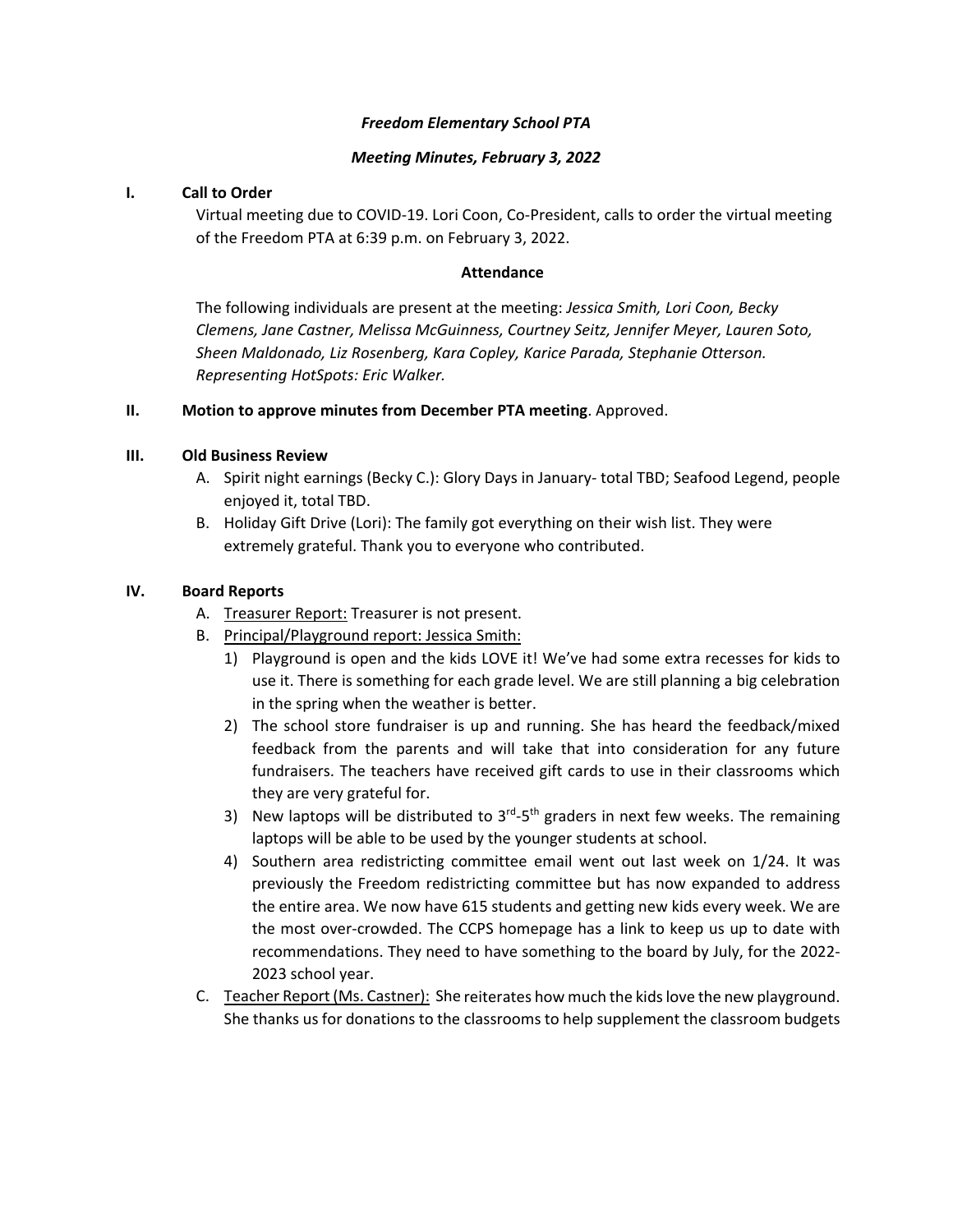#### **V. New Business**

- A. **Upcoming spirit days:** (Becky) We just has CFA on 2/1, pending total; 2/21 Noodles & Company, they will give 25%; 2/22 Tacky Twosday; 3/14 Los Aztecas for the first. Owner talked about people scan a QR code which will pull up their info and enter them to win a \$50 gift card. Because this would provide them with personal info, thisshould be optional only.
- B. **Krispy Kreme:** 3/19 8‐10 am, \$10 per dozen glazed, preorder only. We discussed raising price, or charge \$1 for sprinkles, but ultimately decided to keep at \$10 per box. We pay \$6.50 per box. We discussed having chocolate as an option, but it would be difficult to keep straight. Melissa will set up a link on square store.
- C. **Red Barn Ranch:** Opening this summer. The PTA will receive \$50 for every freedom student who signs up for camp. They provided all of the flyers which will be going home next week. They will also be bidding for before/after care.
- D. **Spring Playground Party:** We still need to find a mason to install the bricks. Ms. Smith would like some benches for the outdoor area. We hope to have the donor sign up by the party. Red Barn Ranch is donating a moon bounce, and rock wall for the party and will have attendants to monitor. If they have more than 2 or 4 attendants, they would ask that we pay them for their time. Ms. Smith shows examples of wings we could paint on the shed or side of building near the playground.
- E. **Casey Cares Drive with CFA: c**ollecting 4/1 to 4/15 in morning, Pajama drive, infants to teens. Donate new PJs and get coupon for a free kid meal (one per child, no matter how many PJs) Top homeroom (must collects 30 or more) will get a milk and cookies party.
- F. **STEM Fair (5th grade):** Postponed to 6/1/22. Ms. Soto put in a reservation. Date not approved yet. Once date confirmed, she will reach out to possible judges.
- G. **Open positions for next year:** Vice‐President, Secretary (Karice Parada volunteers for secretary!) Yearbook/photography help needed for next year. Audit committee needed for summer. Stephanie asks that we or email email K-1 parents as they may not realize what positions are needed.

# **VI. Committee Reports**

A. **NexTrex Recycling**: (Melissa) As of today, we have submitted 1,500 pounds of plastic so far! Please keep it up so we can try to win a bench! January alone was 553 pounds! Waiting to see the list of winning schools so far. I reached out to Bozemans, and Nikki will keep her eyes open for ideas. Their foundation deals with mostly boxes, not plastic. If you are associated with a business, please ask them to keep their plastics for you! Dry cleaners, Walmart, anywhere you are, please ask! Stephanie notes she knows someone who is a stocker at Walmart and will ask him about plastics. Ms. Smith notes that two 4<sup>th</sup> graders have written letters to Ms. Smith about starting up an environmental club. We will hopefully be able to start one up soon! Melissa and Ms. Smith will get together to discuss.